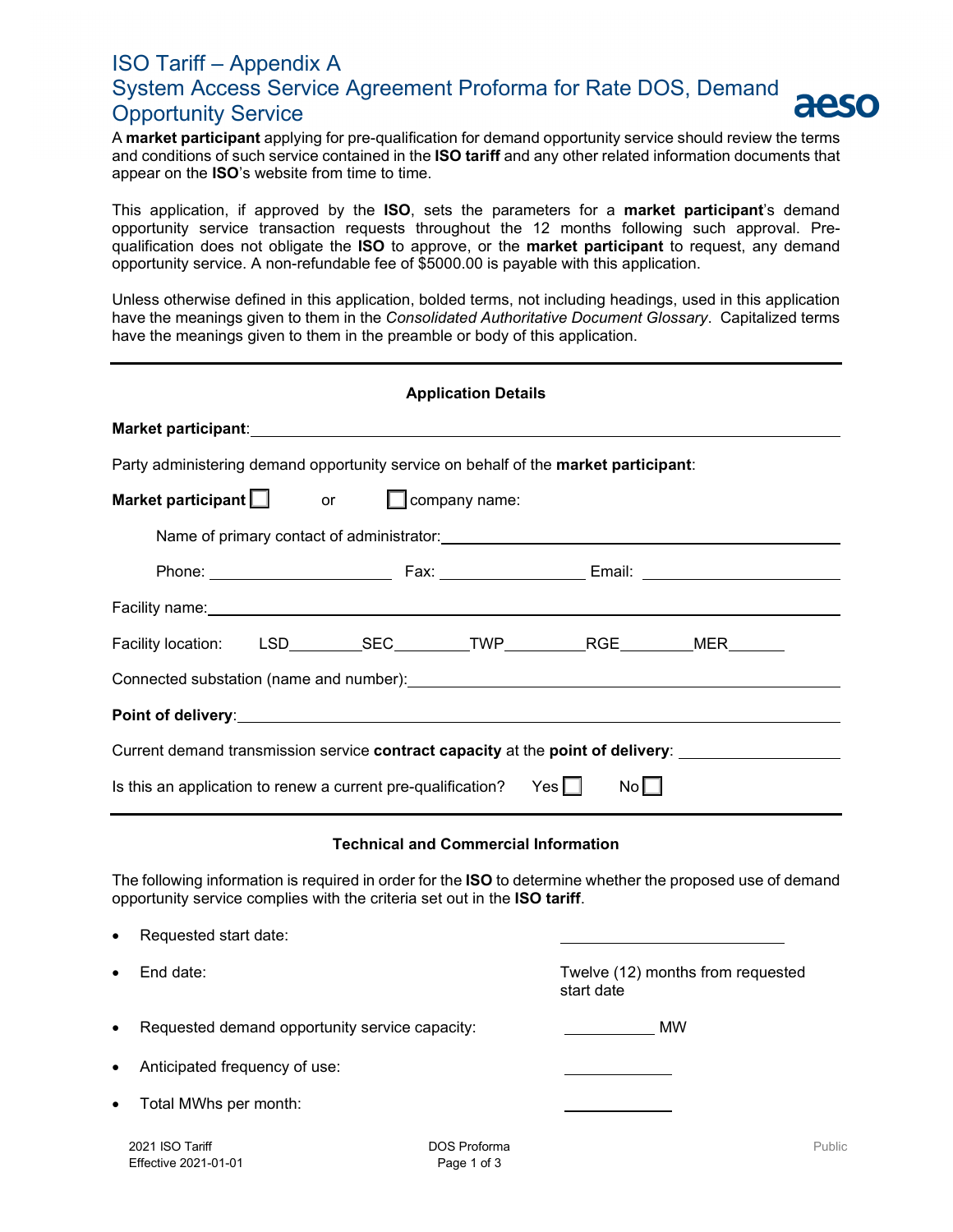

• Type of demand opportunity service expected to be used:

 $DOS 7$  minute  $\Box$  DOS 1 hour  $\Box$  DOS Term  $\Box$ 

Technical Information**:** Please provide the following in an attachment labeled "Schedule A".

- 1. Load characteristic (static, synchronous machine or induction machine);
- 2. Approximate load factor (demand opportunity service specific load only); and
- 3. Expected **power factor.**

Schedule A: <br>
<del>△</del> Attached

Commercial Information: Please read the eligibility criteria in the **ISO tariff** and provide a comprehensive business case in an attachment labeled "Schedule B" demonstrating that the proposed use of demand opportunity service complies with those criteria. The business case must provide enough information to satisfy the **ISO** that that the proposed use of electricity under demand opportunity service would not occur at the standard Rate DTS. The business case normally pertains to the end-user's commercial circumstances and the end-user must be prepared to provide any additional information that the **ISO** reasonably requests.

Schedule B: □ Attached

## **Undertaking**

The **market participant** undertakes to notify the **ISO** upon the occurrence of a financial, operational, and/or technical change, where such changes materially impacts the assumptions contained within the attached business case ("Schedule B"). Failure to provide such information to the **ISO** in a timely and comprehensive manner may result in the **ISO** auditing and/or reassessing the eligibility of the **market participant** to be pre-qualified for the use of demand opportunity service. Further, the **market participant** undertakes that the use of demand opportunity service contemplated in the business case will not be modified.

The **market participant** confirms that the contents of this application are true.

## **Market participant**:

Name: (Print name) Title: (Print title)

Signature: Date: Date: Date: Date: Date: Date: Date: Date: Date: Date: Date: Date: Date: Date: Date: Date: Date: Date: Date: Date: Date: Date: Date: Date: Date: Date: Date: Date: Date: Date: Date: Date: Date: Date: Date: D